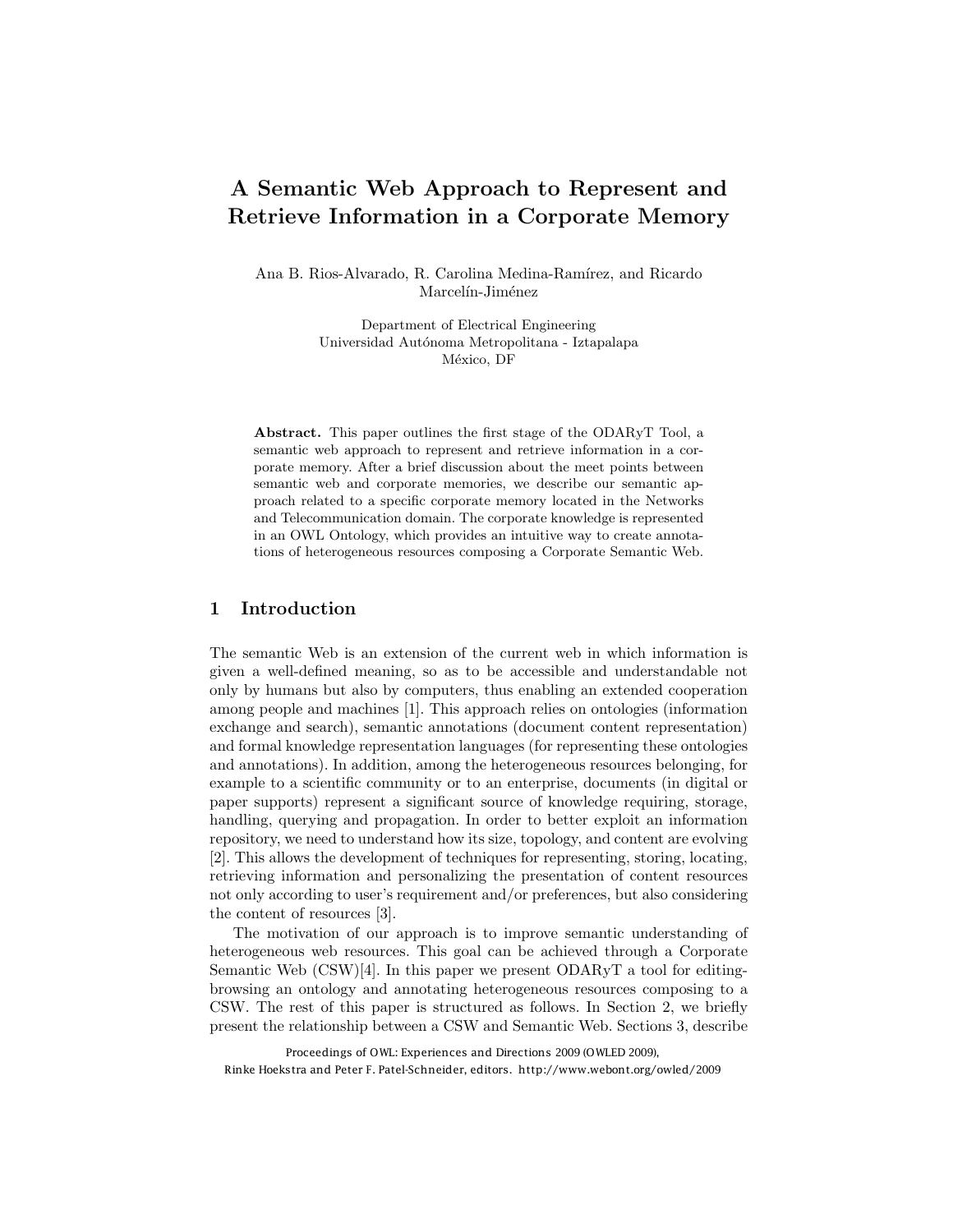our approach for representing and retrieving information in a corporate memory. This approach focus on the ODARyT tool. In Section 4, we present some concluding remarks as well as some directions of our work.

## 2 Corporate Memory

A corporate memory is an explicit, disembodied and persistent representation of knowledge and information in an organization, in order to facilitate their access, share and reuse by members of the organization, for their tasks. In the context of the Semantic Web, there is a meet point between Web and corporate memories: both gather heterogeneous and distributed information and share the same concern about the relevance of information retrieval. Nevertheless, corporate memory has a context, an infrastructure and a scope limited to the organization where they are applied. Formally, a CSW is built up from ontologies, resources (documents or humans) and semantic annotations on these resources (on the document contents or the person features/competences), where these annotations rely on the ontologies[4] .

### 3 ODARyT Description

In order to handle the resources of a CSW, we need a tool with the following characteristics: *Ontology Edition* (concept descriptions: add, modify and erase), *Browsing* through the ontology and *deployment of definitions*,*annotations Edition* and a *query language* for annotations. A domain ontology and annotations are represented by specific languages that provided the formal syntax required for their representation. In our approach, we use a domain ontology (Networks and Telecommunications) represented in OWL and an annotation database represented in RDF language. This domain ontology is available on demand and it is composed of 315 concepts organized in four branches: *Networks and Telecommunication Services,Digital Communications Systems, Distributed Systems and Documents*.

There are some Integrated Development Environments, for developing Semantic Web applications. For example: Jena [5], Sesame [6], Sewese [7]. Sewese provides reusable, configurable and extensible primitives and components in order to reduce the amount of time spent to develop new semantic web applications.

We propose ODARyT Tool, a web application which provides a mechanism to browse and edit an ontology, edit and query an annotation database of resources composing a corporate memory. It consists of a set of related JSPs (editAnnotation,browseOntology, among others) to handle aspects of presentation, control and business processes of the application. We have used Sewese for building ODARyT interfaces: Ontology-annotation editor and annotation query. Fig. 1 shows the main architectural elements of the currently implemented ODARyT tool and their interactions. In following Sections, we describe these interfaces.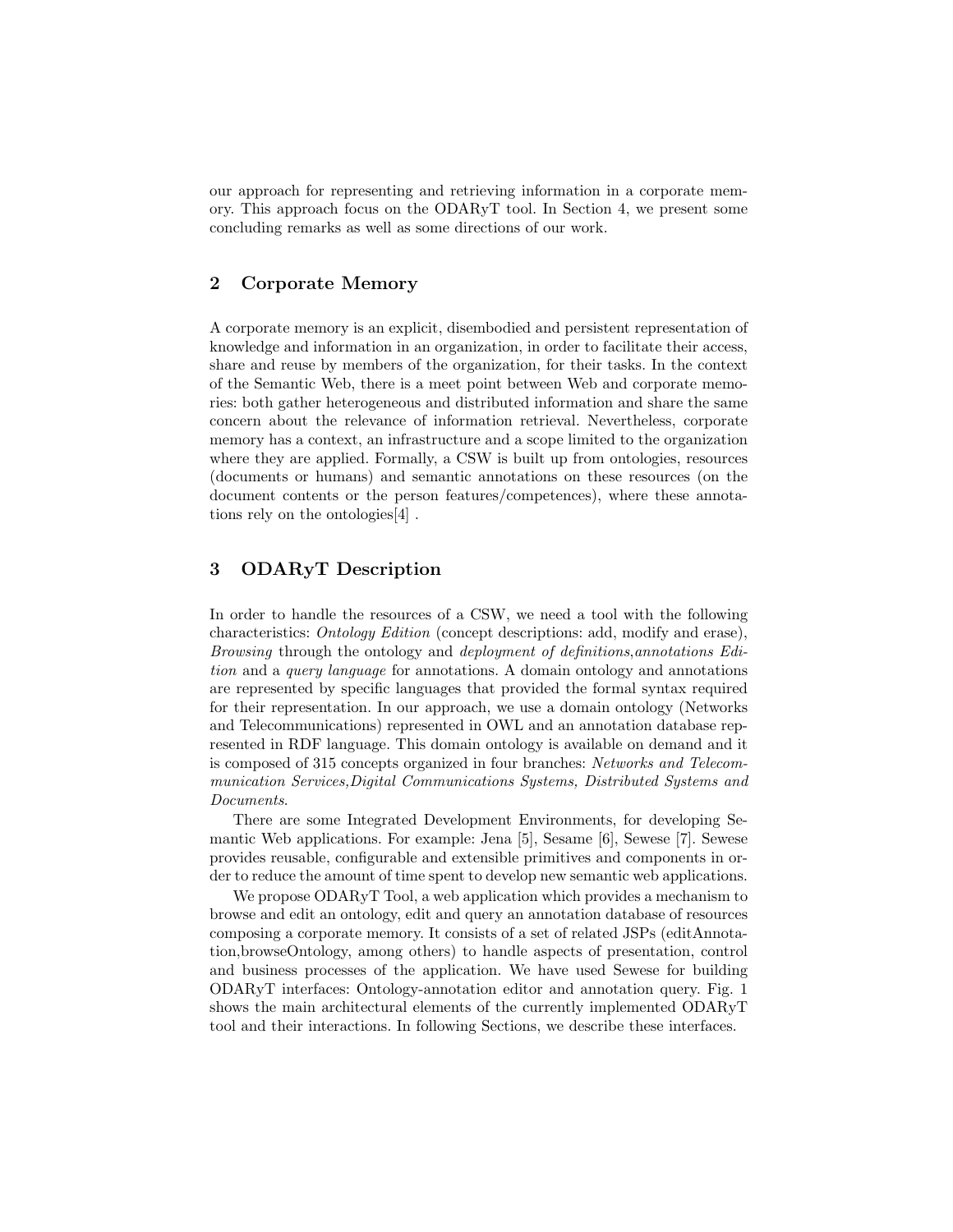

Fig. 1. ODARyT architecture and Use Cases

#### 3.1 Ontology browser

This interface contains a main menu with options: New Ontology, Open Ontology, and Open New Annotation. The New Ontology option creates a new ontology, and only requires the name for the new ontology. The Open Ontology option displays in a list of links, the ontology concepts, and allow us to navigate through these concepts, showing for example: its definition, its parents and its child concepts. There are others ontology editors like Protege, NeOn, or Top-Braid which are used by ontology experts, the main advantage that ODARyT tool offers is to query and to locate the resources annotated by non ontology experts.

#### 3.2 Ontology and Annotations Editor

The Editor interface contains three sections: Add, Edit and Delete a concept. In the Add Concept option, the user can create a new concept belonging to the ontology by introducing: ID (identification number), name, parent (parent concept ID), comment (definition of a concept). In the Edit concept option, the user should indicate the ID for the concept, that she/he wants modify. Some elements to introduce are the new concept name, new parents or new comment. The annotation authoring process is assisted by the use of a controlled vocabulary (ontology).The user can introduce the information about the resource, which could be: a) Annotation name, b) Author name, c)Onto keywords (ontology concepts), d) Other keywords, e) File name corresponding to the resource to be annotated , f) format (PDF, word, txt, etc), and g) year. The annotation include concepts selected from the ontology navigation area. At the moment,concepts are linked to annotations in a manual way. The non-expert user have the ontology as a guide to use these concepts for describing heterogeneous resources. The annotations are useful in a document retrieval scenario.

#### 3.3 Annotation Database and Queries

This interface contains a section, where the user should introduce a query in SPARQL syntax, choose a display format and retrieve the relevant resources